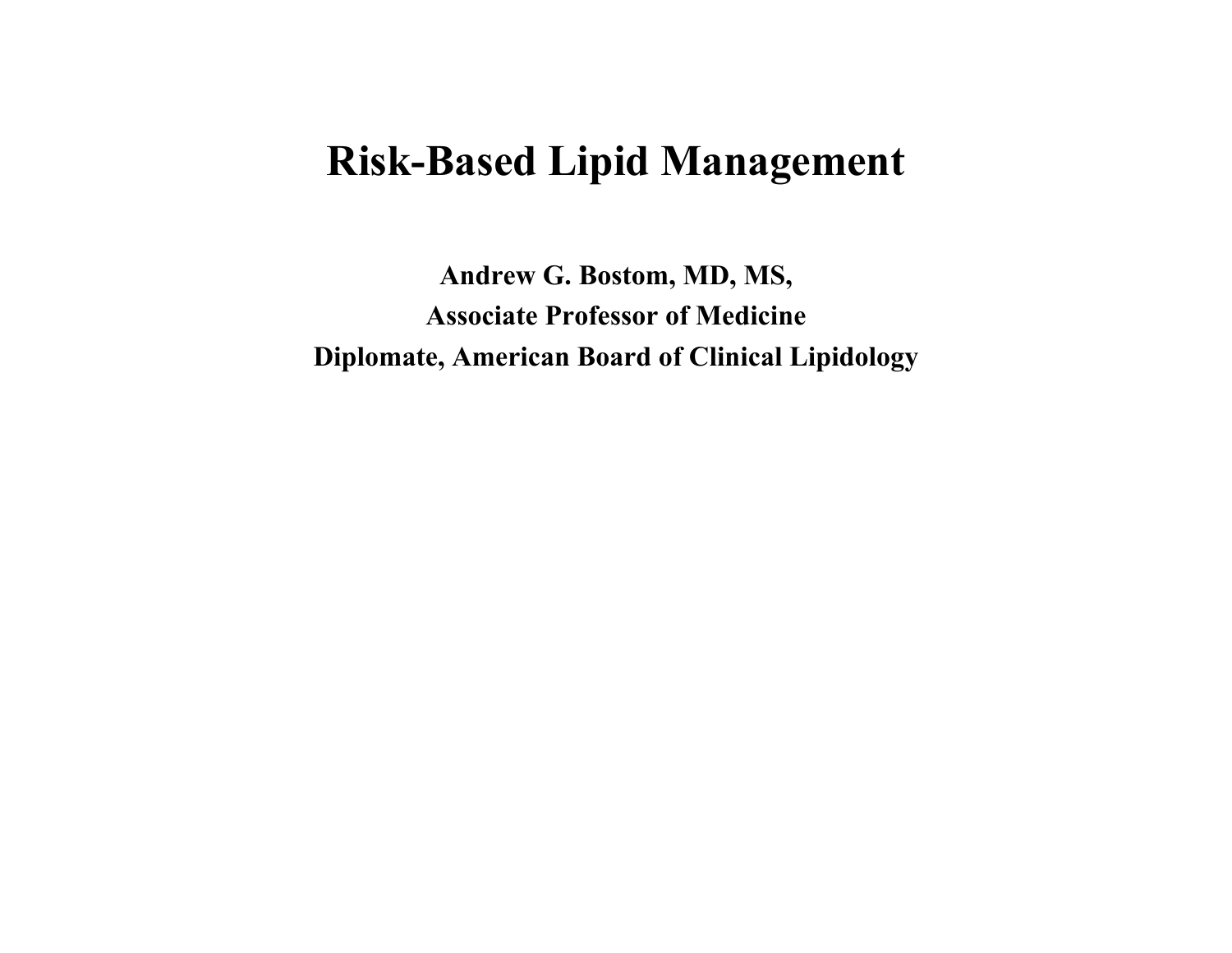# **Framingham CHD Risk Assessment**

| Age                      |     | Points           | Age         | Points           | Age         | Points           |                   |
|--------------------------|-----|------------------|-------------|------------------|-------------|------------------|-------------------|
| 20-34                    |     | $-7$             | 50-54       | 6                | 65-69       | 12               |                   |
| 35-39                    |     | $-3$             | 55-59       | 8                | 70-74       | 14               |                   |
| $40 - 44$<br>45-49       |     | 0<br>3           | 60-64       | 10               | 75-79       | 16               | Points            |
|                          |     |                  |             |                  |             |                  |                   |
| <b>Total cholesterol</b> |     | Age 20-39        | Age 40-49   | Age 50-59        | Age 60-69   | Age 70-79        |                   |
| (mg per dL)              |     |                  |             |                  |             |                  |                   |
| < 160                    |     | 0                | 0           | 0                | 0           | 0                |                   |
| 160-199                  |     | 4                | 3           | 2                | 1           |                  |                   |
| 200-239                  |     | 8                | 6           | 4                | 2           |                  |                   |
| 240-279                  |     | 11               | 8           | 5                | 3           | 2                |                   |
| >280                     |     | 13               | 10          | 7                | 4           | 2                | Points            |
| Smoking                  |     | Age 20-39        | Age 40-49   | Age 50-59        | Age 60-69   | Age 70-79        |                   |
| Nonsmoker                |     | о                | о           | 0                | 0           | 0                |                   |
| Smoker                   |     | 9                | 7           | 4                | 2           | 1                | Points            |
| HDL (mg per dL)          |     | Points           |             |                  |             |                  |                   |
| >60                      |     | $-1$             |             |                  |             |                  |                   |
| 50-59                    |     | 0                |             |                  |             |                  |                   |
| $40 - 49$                |     | 1                |             |                  |             |                  |                   |
| $<$ 40                   |     | 2                |             |                  |             |                  | Points            |
| Systolic BP (mm Hg)      |     | If untreated     | If treated  |                  |             |                  |                   |
| < 120                    |     | 0                | 0           |                  |             |                  |                   |
| 120-129                  |     | 1                | 3           |                  |             |                  |                   |
| 130-139                  |     | 2                | 4           |                  |             |                  |                   |
| 140-159                  |     | 3                | 5           |                  |             |                  |                   |
| >160                     |     | 4                | 6           |                  |             |                  | Points            |
|                          |     |                  |             |                  |             |                  | Total points      |
| Point total              |     | 10-year risk (%) | Point total | 10-year risk (%) | Point total | 10-year risk (%) |                   |
| $\lt$ 9                  | < 1 |                  | 14          | 2                | 20          | 11               |                   |
| 9                        |     |                  | 15          | 3                | 21          | 14               |                   |
| 10                       |     |                  | 16          | 4                | 22          | 17               |                   |
| 11                       |     |                  | 17          | 5                | 23          | 22               |                   |
| 12                       |     |                  | 18          | 6                | 24          | 27               |                   |
| 13                       | 2   |                  | 19          | 8                | $\geq$ 25   | $\geq$ 30        |                   |
|                          |     |                  |             |                  |             |                  | 10-year risk<br>% |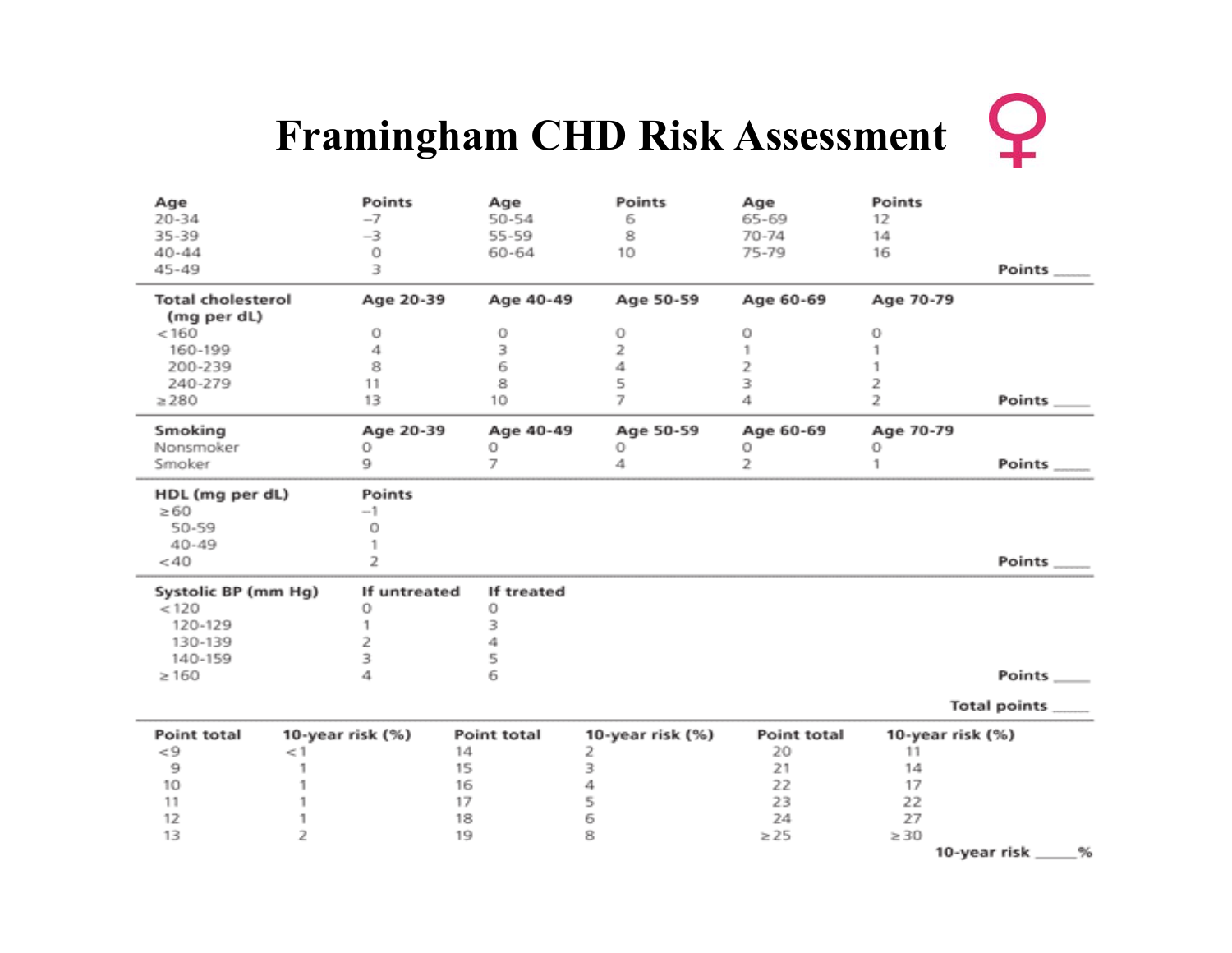| <b>Risk</b><br>Category                                                                                       | <b>LDL</b> Goal(s)                                | <b>Initiate TLC</b> | <b>Consider Drug</b><br><b>Therapy</b>                             |
|---------------------------------------------------------------------------------------------------------------|---------------------------------------------------|---------------------|--------------------------------------------------------------------|
| Very high risk**                                                                                              | $< 70$ mg/dL                                      | $\geq 70$ mg/dL     | $\geq 70$ mg/dL                                                    |
| <b>High risk: CHD or CHD</b><br>risk equivalents (10-yr<br><i>FHS</i> risk $>$ 20%; also<br>diabetes, or CKD) | $\leq 100$ mg/dL                                  | $\geq 100$ mg/dL    | $\geq 100$ mg/dL                                                   |
| Moderately high risk: $\geq 2$<br>risk factors (10-yr FHS)<br>risk $10\% - 20\%$                              | $<$ 130 mg/dL<br>(optional goal $< 100$<br>mg/dL) | $\geq$ 130 mg/dL    | $\geq$ 130 mg/dL<br>(consider drug)<br>options if LDL 100-<br>129) |
| Moderate risk: $\geq 2$ risk<br>factors (10-yr FHS risk)<br>$\leq 10\%$                                       | $<$ 130 mg/dL                                     | $\geq$ 130 mg/dL    | $\geq 160$ mg/dL                                                   |
| Low risk: $\leq 1$ risk factor                                                                                | $< 160$ mg/dL                                     | $\geq 160$ mg/dL    | $\geq$ 190 mg/dL<br>(consider drug)<br>options if LDL 160-<br>189) |

#### *ATP III 2006 Updated\* CHD Risk Categories & Treatment Goals*

[\*From *Circulation* 2004; 110: 227-39, and 2006; 113: 2363-79]; TLC= therapeutic lifestyle changes; *\*\*Very high risk*= *acute coronary syndrome*, or *established CVD, plus any of the following*: (1) multiple major risk factors, esp. diabetes, (2) severe and poorly controlled risk factors (esp. continued cigarette smoking), (3) **multiple risk factors for the metabolic syndrome** (esp. triglycerides  $\geq$  200 mg/dl, plus non-HDL  $\geq$  130 mg/dl with HDL < 40 mg/dL) **Note: Goals for non-HDL at each risk category are 30 mg/dl above respective LDL goals**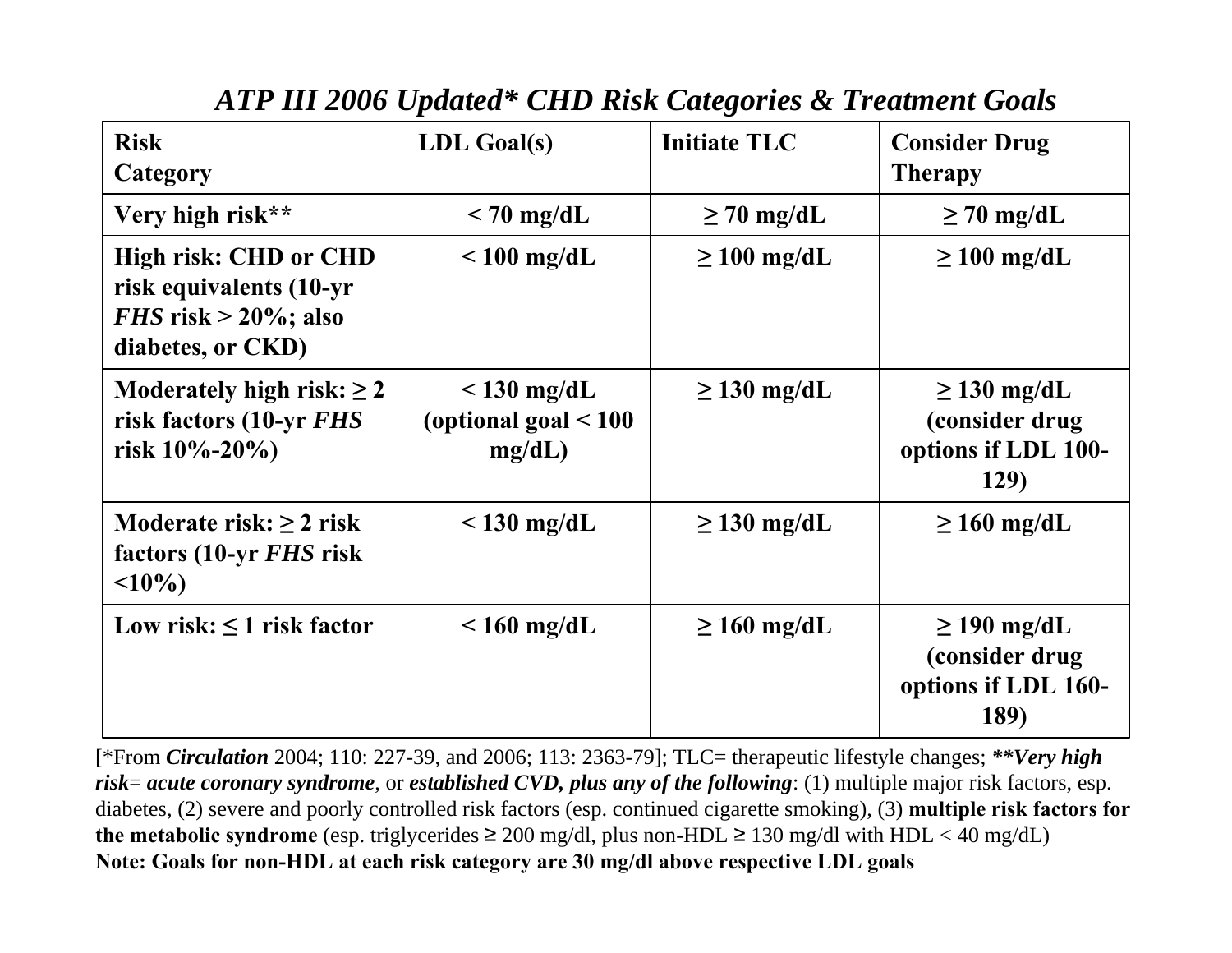# **Criteria for Diagnosing Metabolic Syndrome**

| <b>Measure</b>                                             | <b>Categorical Cut Points*</b>      |
|------------------------------------------------------------|-------------------------------------|
| <b>Elevated waist circumference</b>                        | $[US**]$                            |
| (population and country-specific                           | Men: $\geq 102$ cm ( $\geq 40$ in)  |
| definitions**)                                             | Women: $\geq 94$ cm ( $\geq 37$ in) |
| Elevated triglycerides (or drug<br>treatment for)          | $\geq 150$ mg/dl                    |
| Reduced HDL-C (or drug treatment                           | $\leq$ 40 mg/dl in males            |
| for)                                                       | $\le$ 50 mg/dl in females           |
| Elevated blood pressure (or drug                           | Systolic $\geq 130$ and/or          |
| treatment for)                                             | Diastolic $\geq 85$ mm Hg           |
| <b>Elevated fasting glucose (or drug</b><br>treatment for) | $\geq 100$ mg/dl                    |

**\* Presence of any 3 of these 5 risk factors constitutes a diagnosis of metabolic syndrome**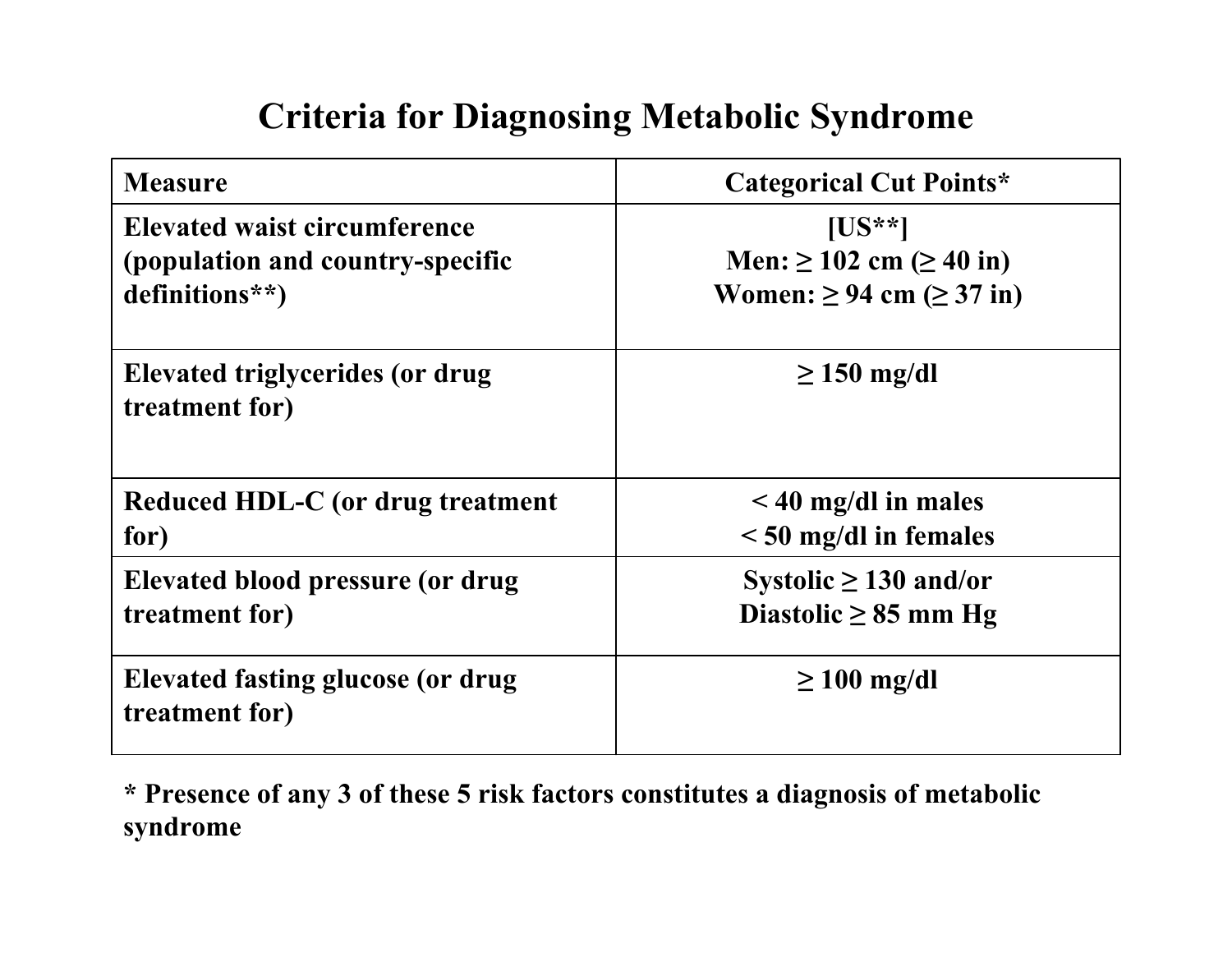# **Treating to New Targets (TNT) Trial**

#### **Methods**

A total of *10,001 patients with clinically evident CHD and LDL cholesterol levels of < 130 mg/dl* were randomly assigned to double-blind therapy and **received either 10 mg or 80 mg of atorvastatin per day**. Patients were *followed for a median of 4.9 years*. The *primary end point was the occurrence of a first major cardiovascular event*, defined as death from CHD, nonfatal non–procedure-related myocardial infarction, resuscitation after cardiac arrest, or fatal or nonfatal stroke. **Results**

The mean LDL cholesterol levels were 77 mg/dl during treatment with 80 mg of atorvastatin and 101 mg/dl during treatment with 10 mg of atorvastatin. A primary event occurred in 434 patients (8.7 percent) receiving 80 mg of atorvastatin, as compared with 548 patients (10.9 percent)receiving 10 mg of atorvastatin, representing *an \*absolute reduction in the rate of major cardiovascular events of 2.2 percent and a 22 percent relative reduction in risk (hazard ratio, 0.78; 95 percent confidence interval, 0.69 to 0.89; P<0.001). [\*means NNT= 46]*

*N Engl J Med* 2005;352:1425-35.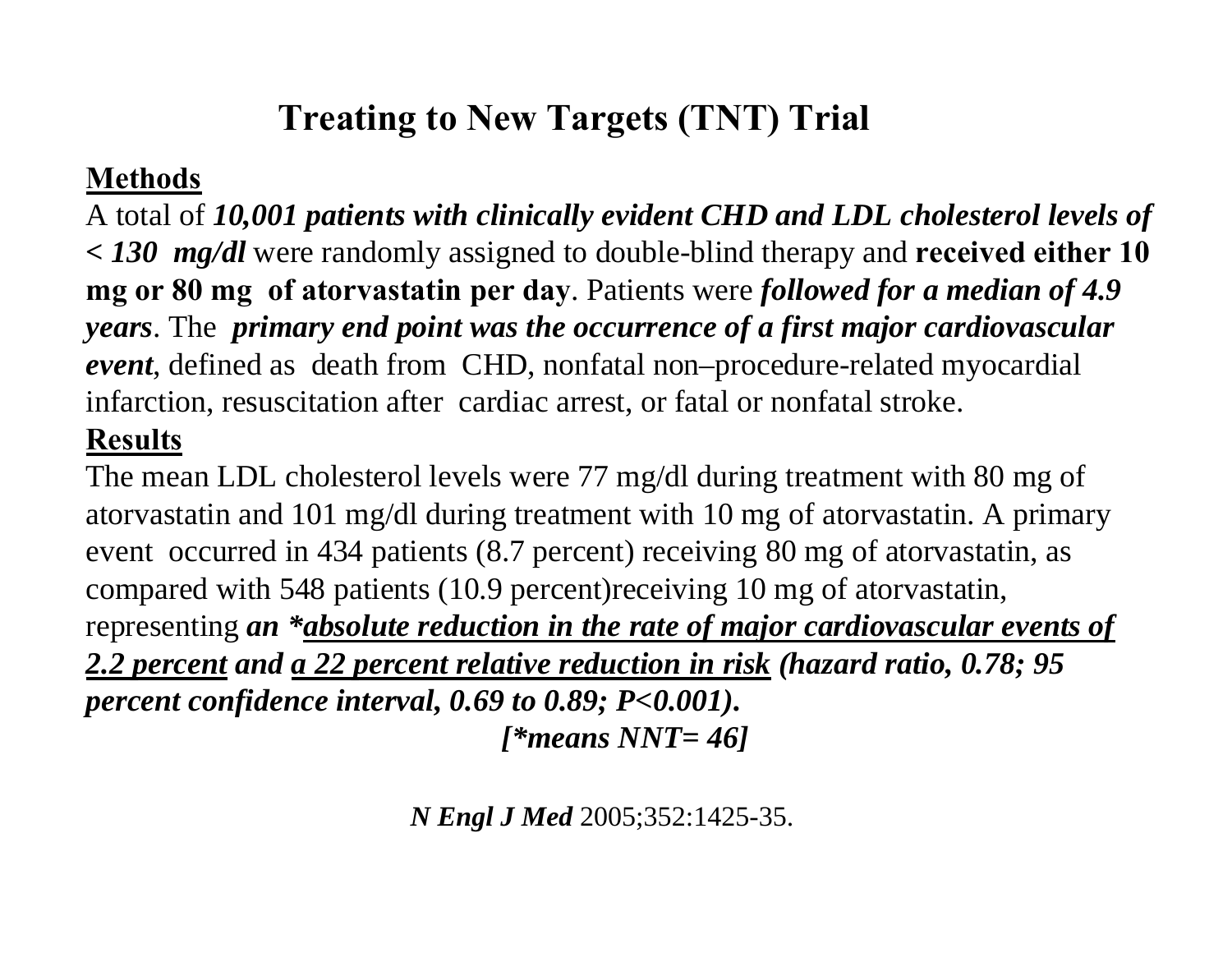# **Extent of the Problem**

Toth P.P. et al. "Prevalence of lipid abnormalities in the United States: The National Health and Nutrition Examination Survey 2003-2006", *J Clin Lipidol* 2012; 6: 325-330

**"…For LDL-C, an estimated 23 million adults with CHD or a CHD risk Equivalent, and 17 million with ≥ 2 risk factors but a Framingham risk ≤ 20% are** *not* **at goals of < 100 and < 130 mg/dl, respectively."**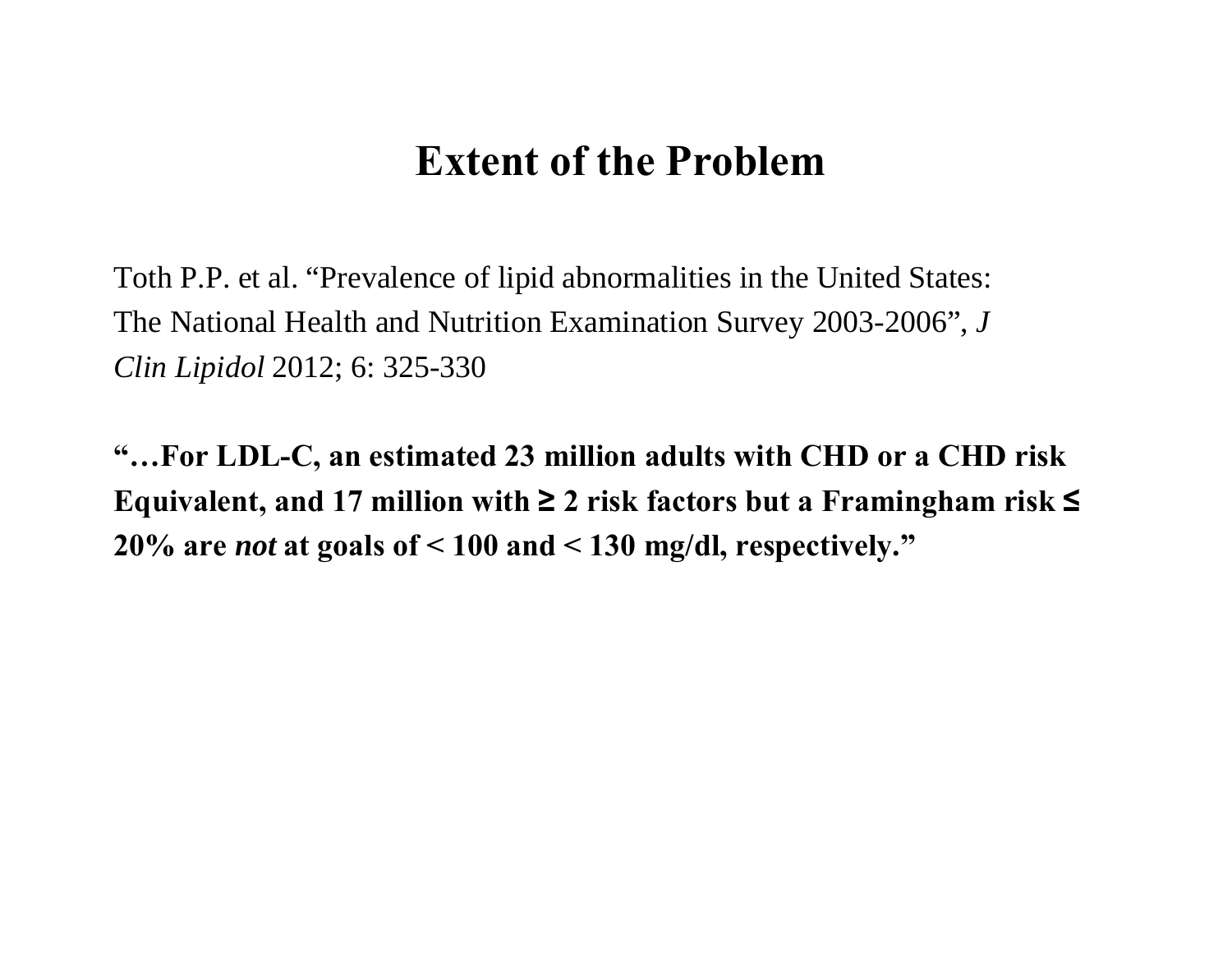### **Therapeutic Lifestyle Changes**

#### **For all patients:**

- • **Start dietary therapy. Reduce intake of saturated fats (to < 7% of total calories), trans fatty acids, and cholesterol (to < 200 mg/d)**
- $\bullet$  **Adding plant stanols/sterols (2g/d) and viscous fiber ( ≥ 10g/d) will further lower LDL-C**
- $\bullet$ **Promote daily physical activity and weight management**
- $\bullet$  **Encourage increased consumption of omega-3 fatty acids in the form of fish or as capsules (1g/d) for risk reduction. For treatment of elevated TGs, higher doses (~3.4 g/d) are usually required**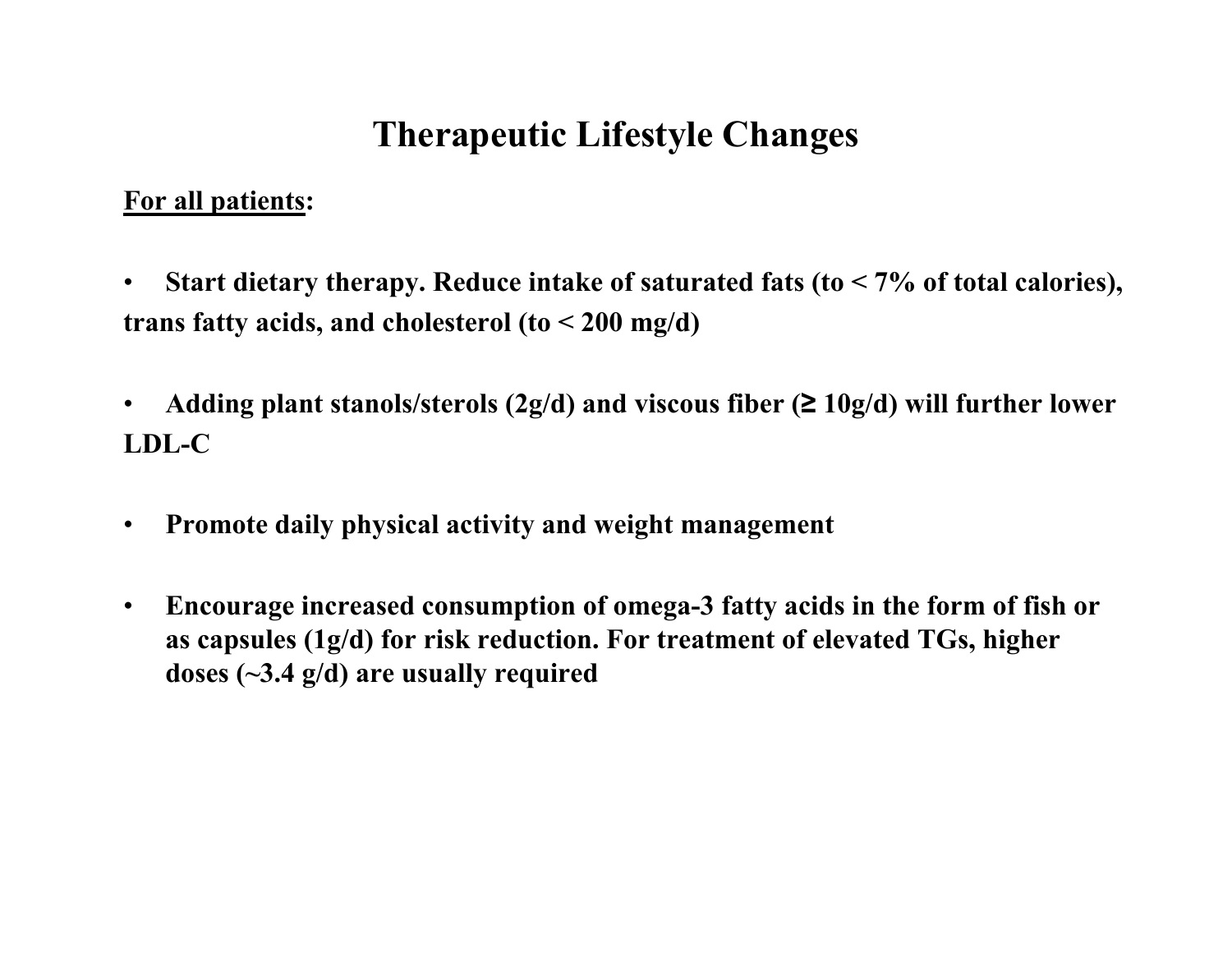### **Lipid Management**

**Assess fasting lipid profile in all patients, and within 24-h for those presenting with an acute coronary syndrome. For hospitalized patients, initiate lipid-lowering drugs as recommended below prior to discharge:**

- $\bullet$  **LDL-C should be < 100 mg/dl, and further reduction to < 70 mg/dl is reasonable**
- $\bullet$ **If baseline LDL-C is ≥ 100 mg/dl, initiate LDL-lowering drug therapy**
- • **If on-treatment LDL-C is ≥ 100 mg/dl, intensify LDL-lowering drug therapy (this may require combination LDL-lowering drug therapy)**
- • **If baseline LDL-C is 70 to 100 mg/dl, it is reasonable to treat LDL-C < 70 mg/dl**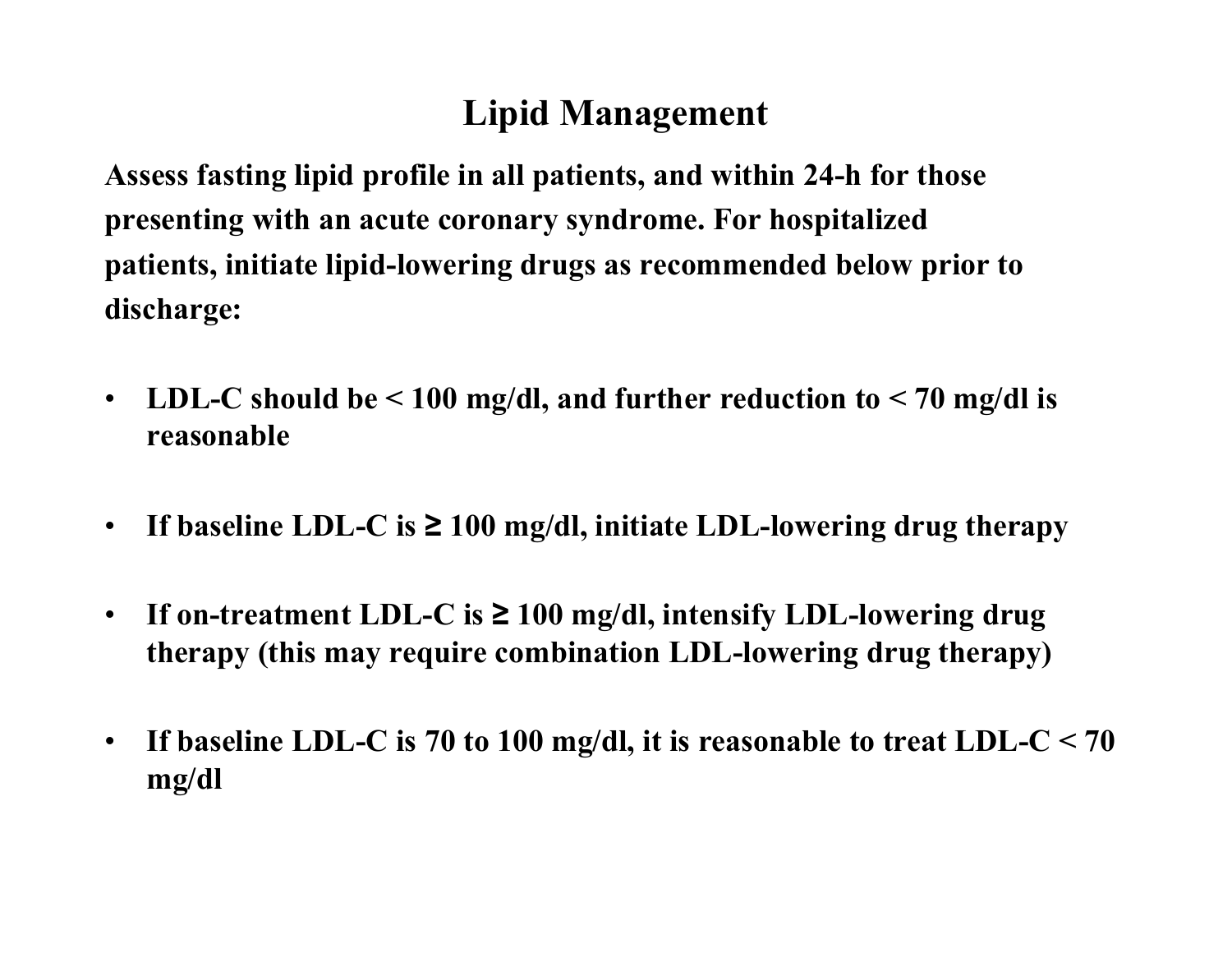# **Lipid Management II**

**Non-HDL guidelines (esp. relevant in setting of metabolic syndrome)\*:**

- $\bullet$ **If TGs are 200 to 499 mg/dl, non-HDL-C should be < 130 mg/dl**
- $\bullet$ **Further reduction of non-HDL to < 100 mg/dl is reasonable**
- $\bullet$  **Therapeutic options to reduce non-HDL are:**
	- **More intense LDL-C-lowering therapy, or**
	- **Niacin (after LDL-C-lowering therapy), or**
	- **Fibrate therapy (after LDL-C-lowering therapy)**
- $\bullet$  **If TGs are ≥ 500 mg/dl, therapeutic options to prevent pancreatitis are fibrates or niacin (or possibly, high dose omega-3 fatty acids, [for eg., EPA 465 mg/DHA 375 mg per capsule, 4 capsules per day] )** *before* **LDL-lowering therapy; and treat LDL-C to goal after TG-lowering therapy. Achieve non-HDL-C < 130 mg/dl, if possible**

**\*A recent joint consensus report by the American Diabetes Association (ADA) and the American College of Cardiology (ACC) Foundation concluded that non–HDL-C was a better measure than LDL-C for identifying patients at high risk who had multiple cardiometabolic risk factors** [*J Am Coll Cardiol* 2008;51:1512–24.]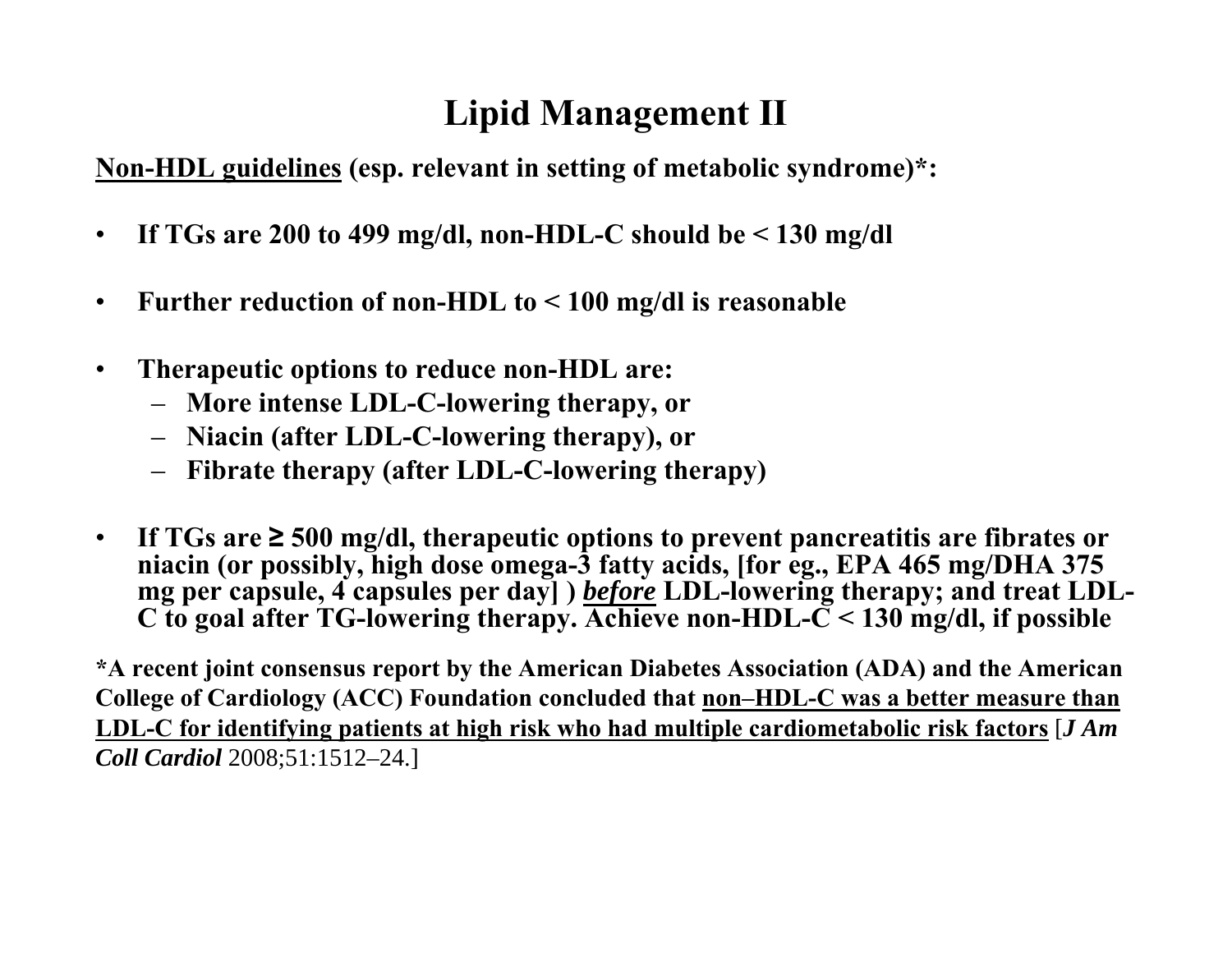#### **Case Study & Question 1**

*A 58 y/o women is referred to you with persistently elevated TG on simvastatin 40 mg/d. She has a h/o of newly diagnosed type 2 diabetes and hypertension, which is well-controlled. Current meds are simvastatin 40 mg/d, metformin 500 mg/d, lisinopril 20 mg/d, and aspirin 81 mg/d. Her fasting labs are:*

| <b>Total cholesterol</b> | $335 \text{ mg/dl}$                   |  |
|--------------------------|---------------------------------------|--|
|                          |                                       |  |
| HDL-C                    | $33 \text{ mg/dl}$                    |  |
| LDL-C                    | <b>Cannot calculate</b><br>due to TGs |  |
| <b>Triglycerides</b>     | $813$ mg/dl                           |  |
| Non-HDL-C                | $302 \text{ mg/dl}$                   |  |
| <b>Glucose</b>           | $167 \text{ mg/dl}$                   |  |
| HgbA1c                   | 8.4%                                  |  |
| <b>ALT</b>               | 75 U/L (3-50 U/L)                     |  |

Which *one* of the following statements is **CORRECT** regarding initial TG-lowering management in this patient as per NCEP ATP III guidelines?

- A) Initial aim of therapy is to achieve LDL goal
- B) Initial aim of therapy is to achieve HDL goal

C) Initial aim of therapy is to achieve non-HDL goal

D) Initial aim of therapy is to prevent pancreatitis

E) None of the above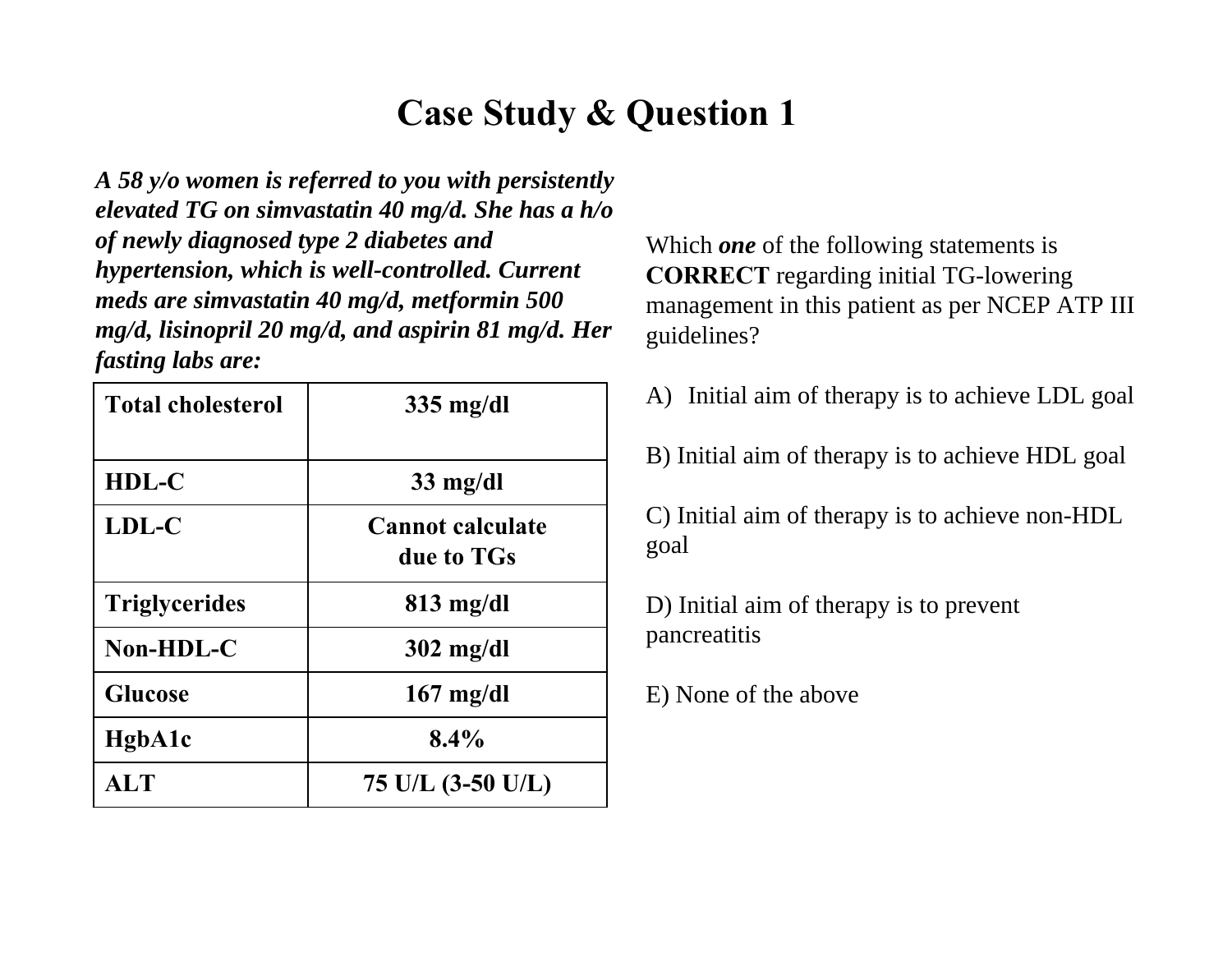#### **Case Study & Answer to Question 1**

Which *one* of the following statements is **CORRECT** regarding initial TG-lowering management in this patient as per NCEP ATP III guidelines?

- A) Initial aim of therapy is to achieve LDL goal
- B) Initial aim of therapy is to achieve HDL goal
- C) Initial aim of therapy is to achieve non-HDL goal

#### *D) Initial aim of therapy is to prevent pancreatitis*

E) None of the above

| <b>NCEP ATP III Classification of TGs</b> |            |  |  |
|-------------------------------------------|------------|--|--|
| <b>Normal TGs</b>                         | < 150      |  |  |
| <b>Borderline high TGs</b>                | 150-199    |  |  |
| <b>High TGs</b>                           | 200-499    |  |  |
| Very high TGs                             | $\geq 500$ |  |  |

**Initial aim in this patient is to prevent the pancreatitis associated with marked hypertriglyceridemia, which may be caused by inadequately controlled diabetes, EtOH abuse, drugs (i.e., thiazides, beta-blockers, estrogens, isotretinoin, glucocorticoids) . Goal is to lower TG to < 500 mg/dl with fibrates, and/or niacin, OM3 FAs, and then LDL becomes primary target**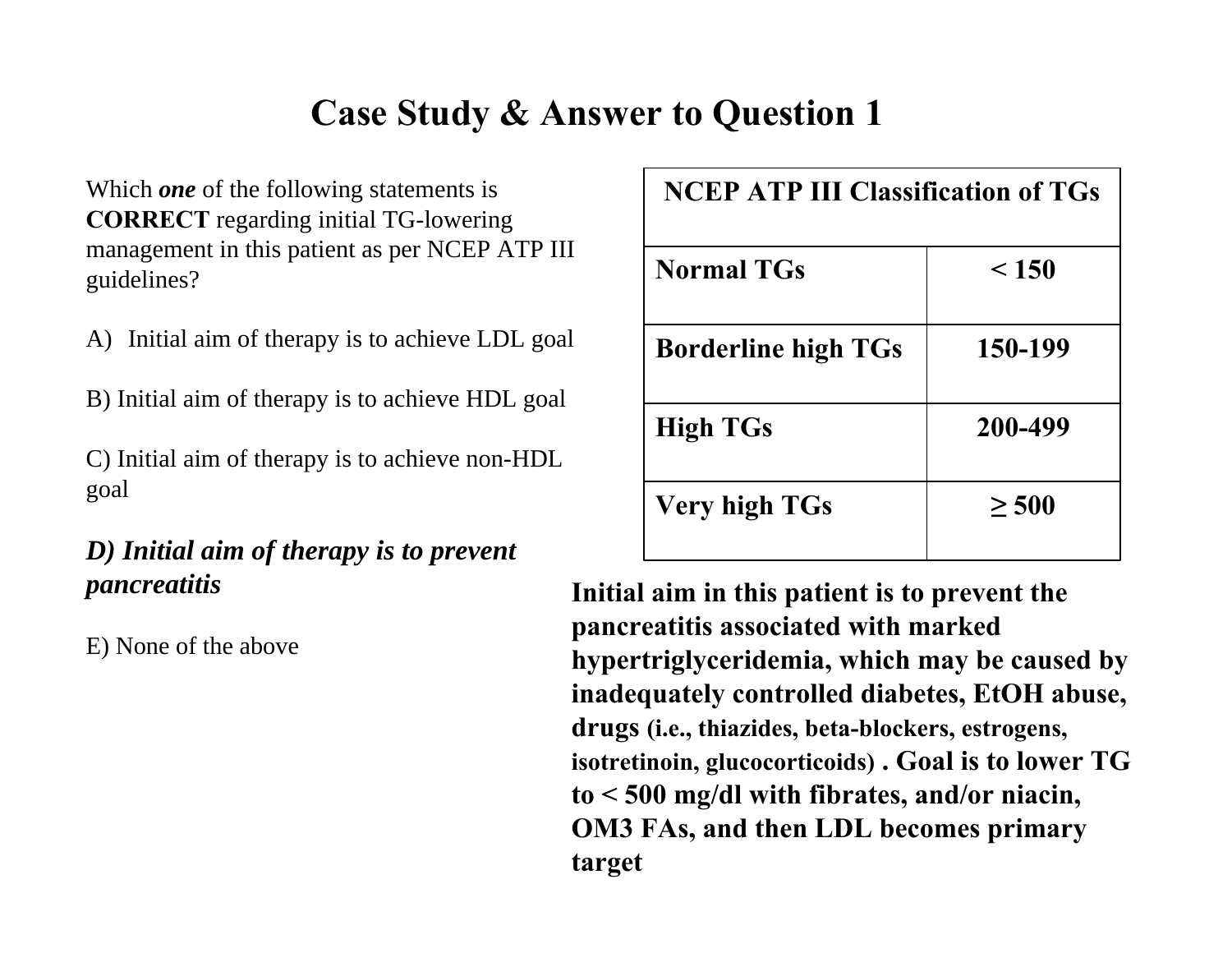#### **Case Study & Question 2**

*She returns for 3-mo follow-up. Current meds are simvastatin 40 mg/d, fenofibrate 160 mg/d, metformin 2 g/d, pioglitazone 45 mg/d, lisinopril 20 mg/d, and aspirin 81 mg/d. She now walks 30 min/d most days. Her fasting labs are:*

| <b>Total cholesterol</b> | $238 \text{ mg/dl}$         |  |  |
|--------------------------|-----------------------------|--|--|
|                          |                             |  |  |
| HDL-C                    | $33 \text{ mg/dl}$          |  |  |
| LDL-C                    | $129$ mg/dl                 |  |  |
|                          |                             |  |  |
| <b>Triglycerides</b>     | $350$ mg/dl                 |  |  |
| Non-HDL-C                | $199$ mg/dl                 |  |  |
| <b>Glucose</b>           | $128 \text{ mg/dl}$         |  |  |
| HgbA1c                   | 7.0%                        |  |  |
| <b>ALT</b>               | 46 U/L $(3-50 \text{ U/L})$ |  |  |

What are her *non-HDL and LDL goals, respectively*, as per NCEP ATP III guidelines?

A) < 190 mg/dl  $\&$  < 160 mg/dl

B) < 160 mg/dl  $\&$  < 130 mg/dl

C) < 130 mg/dl  $\&$  < 100 mg/dl

D) < 100 mg/dl & < 70 mg/dl

E) None of the above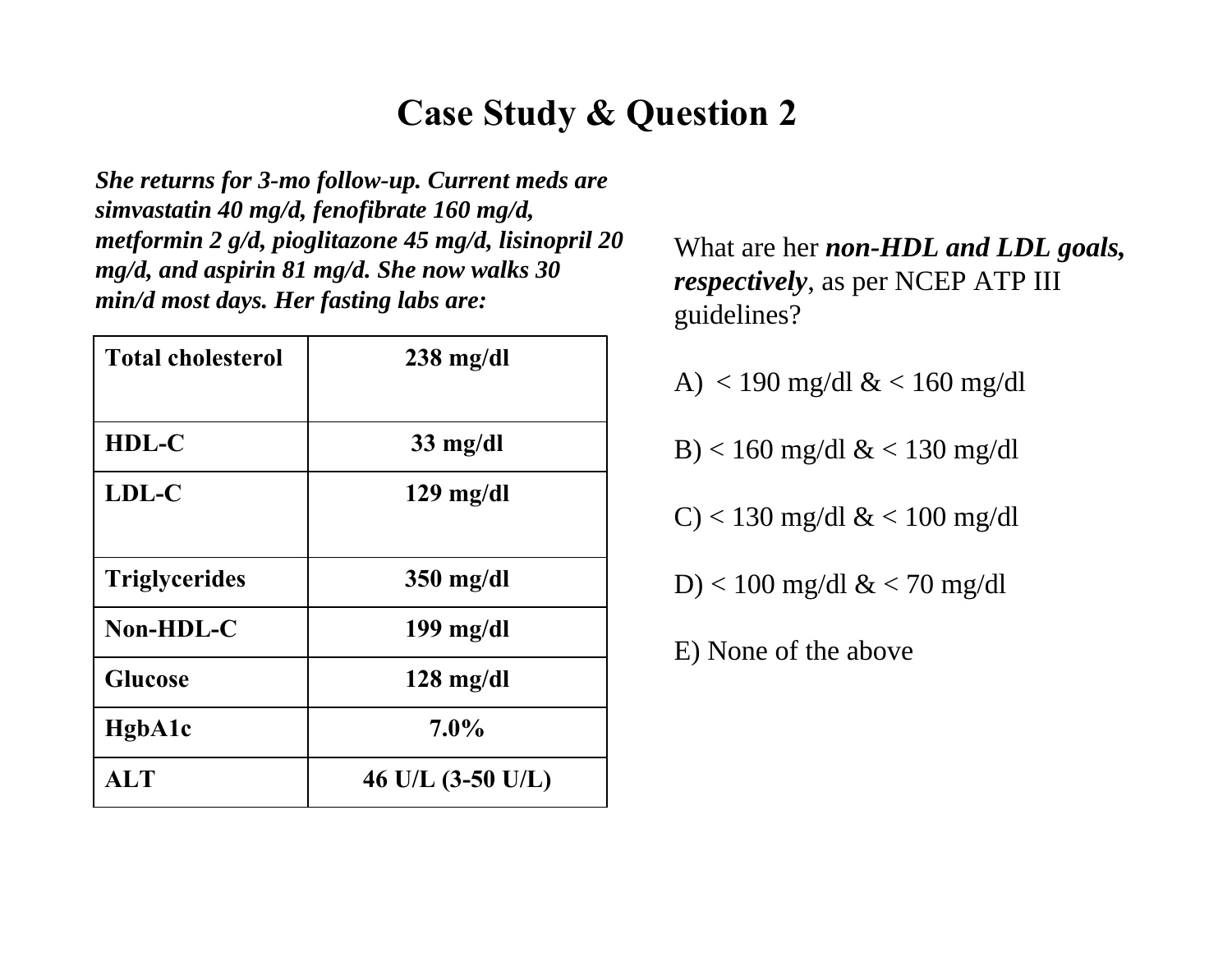#### **Case Study & Answer to Question 2**

What are her *non-HDL and LDL goals, respectively*, as per NCEP ATP III guidelines?

A)  $<$  190 mg/dl &  $<$  160 mg/dl

B) < 160 mg/dl  $< 130$  mg/dl

*C) < 130 mg/dl & < 100 mg/dl*

D) < 100 mg/dl  $< 70$  mg/dl

E) None of the above

**As per current NCEP ATP III risk-based guidelines, diabetes is a CHD risk equivalent which confers high risk (but in the absence of concurrent known CVD,** *not* **very high risk), so the goal for non-HDL is < 130 mg/dl, and for LDL < 100 mg/dl**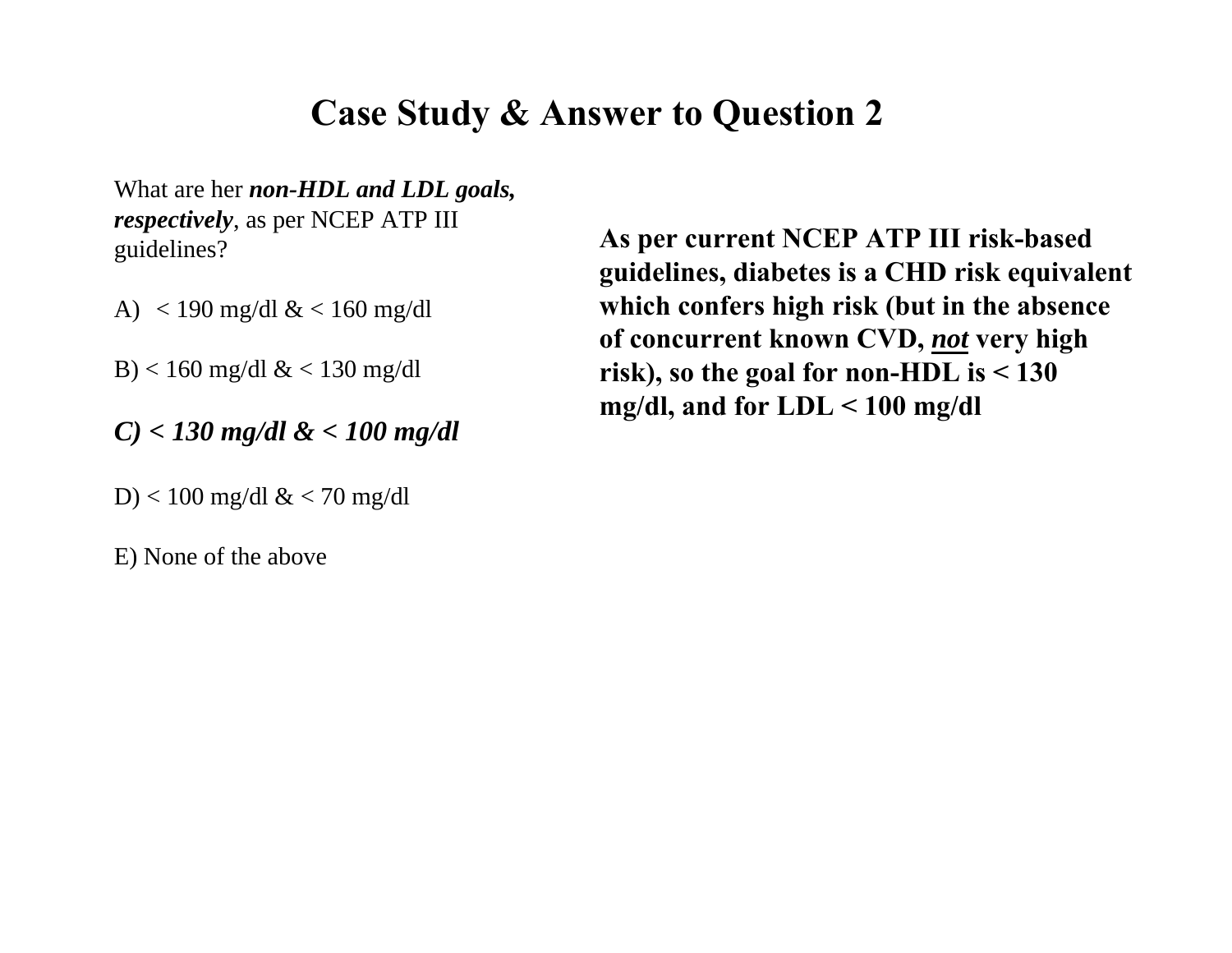## **Case Study & Question 3**

Which *one* statement represents the next **most appropriate step** to for this patient to help her achieve are her NCEP ATP III therapeutic goals?

- A) Increase simvastatin to 80 mg/d
- B) Change simvastatin to rosuvastatin 20 mg/d
- C) Maintain current drug regimen without changes
- D) Change fenofibrate to gemfibrozil 600 mg twice daily
- E) Add cholestyramine resin 8 g twice daily

| <b>Total</b><br>cholesterol | $238$ mg/dl                 |
|-----------------------------|-----------------------------|
| HDL-C                       | $33 \text{ mg/dl}$          |
| LDL-C                       | $129 \text{ mg/dl}$         |
| <b>Triglycerides</b>        | $350$ mg/dl                 |
| Non-HDL-C                   | $199$ mg/dl                 |
| <b>Glucose</b>              | $128 \text{ mg/dl}$         |
| HgbA1c                      | $7.0\%$                     |
| <b>ALT</b>                  | 46 U/L $(3-50 \text{ U/L})$ |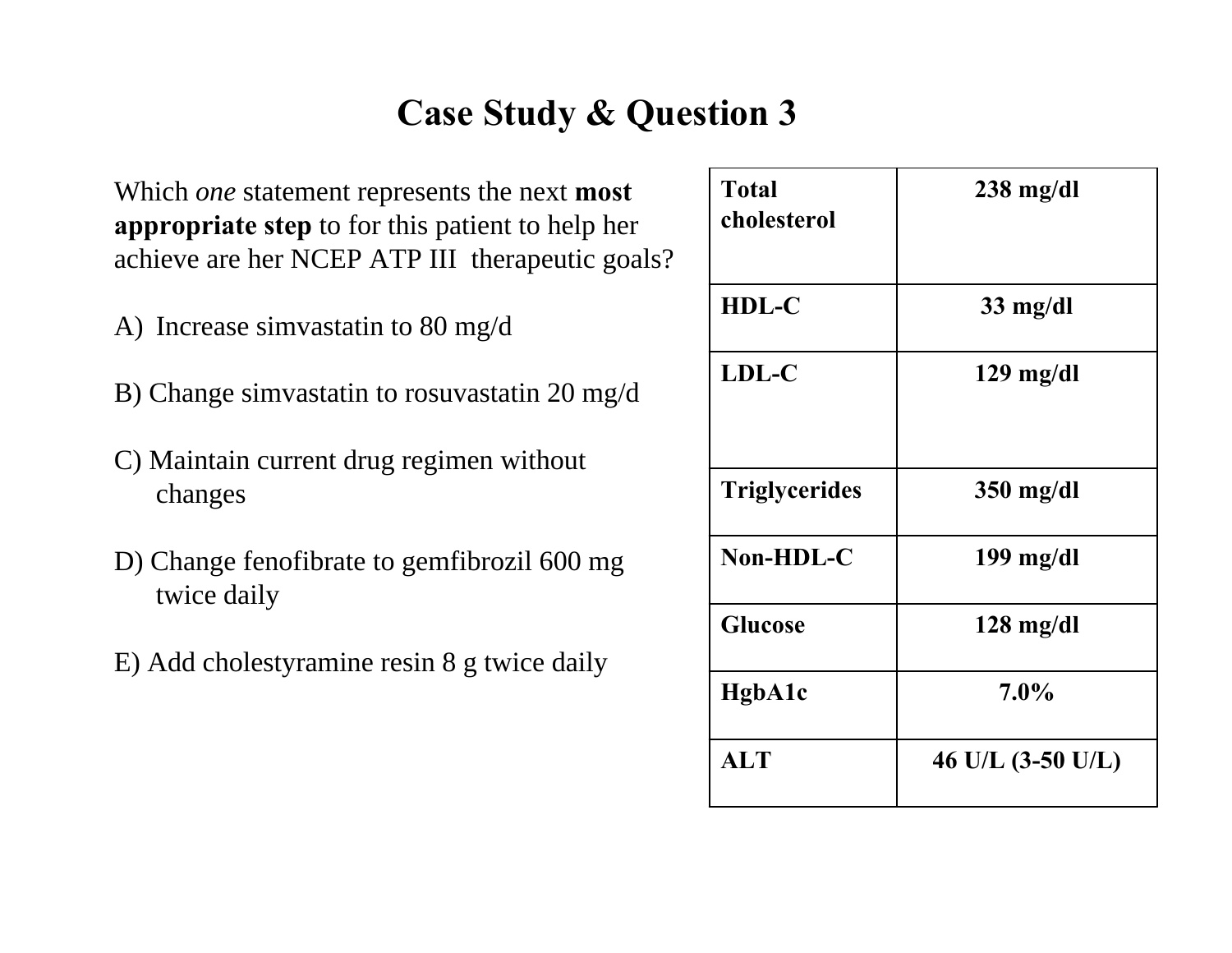# **Case Study & Answer to Question 3**

Which *one* statement represents the next **most appropriate step** to for this patient to help her achieve are her NCEP ATP III therapeutic goals?

A) Increase simvastatin to 80 mg/d

#### *B) Change simvastatin to rosuvastatin 20 mg/d*

- C) Maintain current drug regimen without changes
- D) Change fenofibrate to gemfibrozil 600 mg twice daily
- E) Add cholestyramine resin 8 g twice daily

A) Doubling simva dose only yields an additional 6% LDL reduction, when goals is additional ~20%, and 80 mg dose is assoc. with increased risk of muscle injury C) Now that patient's TGs are < 500, her LDL goal of < 100 merits attention D) Use of gemfibrozil with simva at was contraindicated by the FDA 6/8/11 (mechanism may be competition for liver glucuronidation which potentially increases risk for muscle injury); But current use of fenofibrate/statin combination is supported by safety and even subgroup efficacy (i.e., those with an HDL  $\leq 34$  mg/dl & TGs  $\geq 204$  mg/dl) data from the ACCORD-LIPID trial (total n=5518 pts with diabetes followed for median 4.7 yrs) E) Bile acid sequestrants, such as cholestyramine can increase VLDL production and worsen pre-existing hypertriglyceridemia

*B) Changing to rosuvastatin 20 mg/d could confer as much as a 52-55% reduction in LDL compared to the current 40 mg/d simva which affords an ~ 40% reduction*